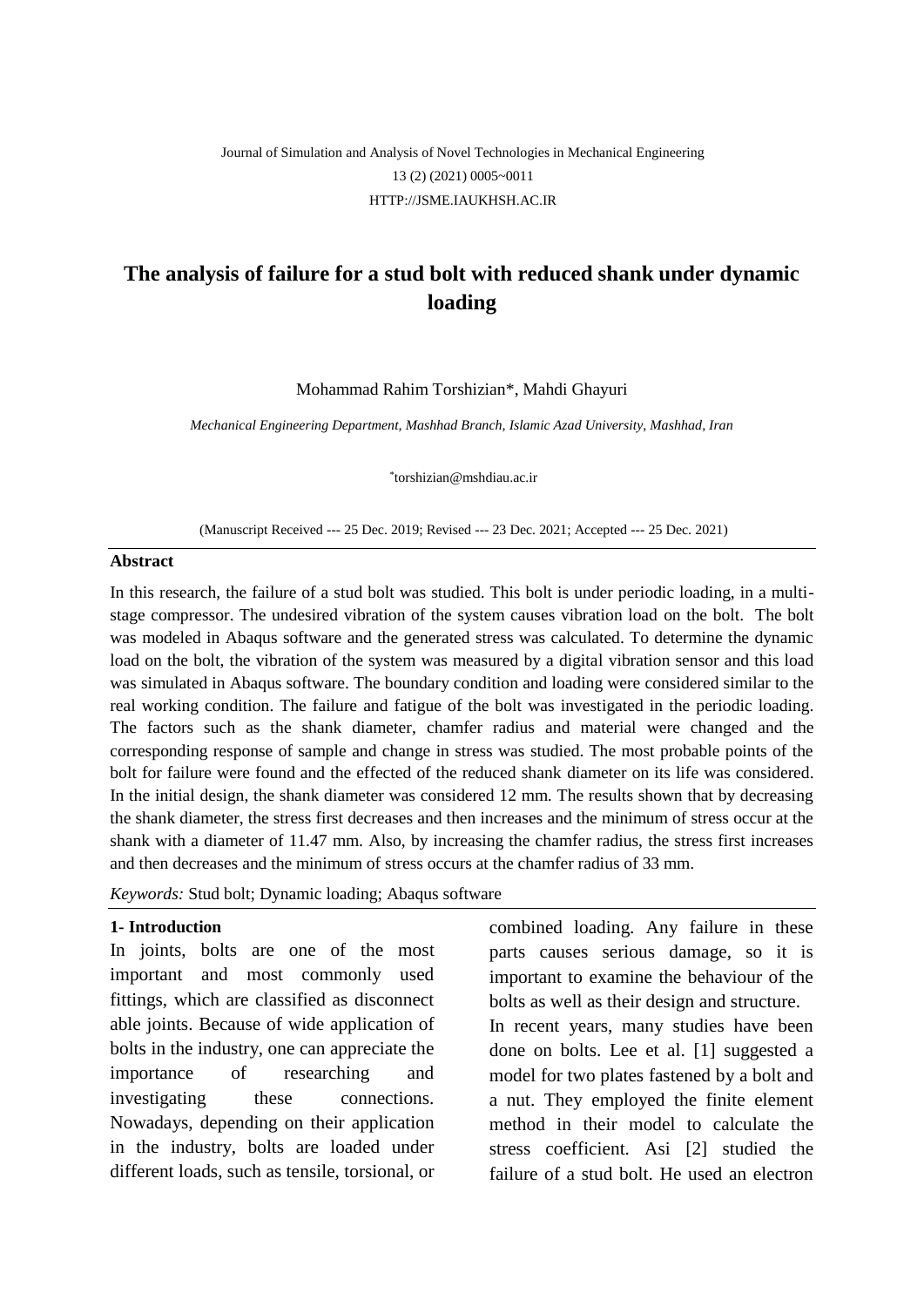microscope to have an image of crosssection of failure bolt and he concluded that the cause of the failure is low cycle fatigue. Walters et al. [3] determined the initial force needed to tighten the bolt and examined the way by which the torque is calculated. Brien et al. [4] presented a numerical model to determine the stress developed at the points of a stud bolt where maximum failure has occurred. Using the finite element method, Fransplass et al. [5] studied a threaded fastener, undergoing large strain, and determined the maximum load needed to failure occur. Paredes et al. [6] studied the modeling of a bolt with special geometry and employed experimental method as well as simulation with Abaqus software to examine the coefficient of friction and the contact area affected by the axial load. Sandro Griza et al. [7] used two types of bolts to fasten the flange/housing assembly of a gas compressor. While one of them was a typical one, the other had a reduced shank and these two models were compared. Cho et al. [8] used a numerical model and finite element method for a Bolt and flange and investigated its elasticplastic behavior. Chen et al. [9] studied for the failure of steel high-strength bolts. The optical microscope were used on one of the failed bolts to investigate the reasons for its failure. Rodriguez et al. [10] were investigated the failure of a stud bolt wrench. In order to determine the failure cause, the fractured wrench was compared with an un-failed wrench from the same production batch.

In this research, the failure of a stud bolt was studied, which its material is corrosion resistant steel PH-17-4 (Fig. 1). This bolt is used in an air compressor to attach the propeller to the axis. From one side the stud bolt is attached to the axis and the



Fig. 1 The stud bolt.

propeller is fastened to the other side of the bolt by a nut. As the first step, two experiments were performed on the sample and we examined the tensile as well as vibration on the system in which the bolt is used. Based on experimental consequences, the bolt is simulated in Abaqus software and the resulting stress results from dynamic loading were determined. Considering the resulting consequences, we identified the most probable points on the bolt to be failed and we could suggest a way to increase the life span of the bolt.

### **2- Experimental study of study of the bolt**

In a tensile test, the sample made from corrosion resistant steel PH-17-4, was produced in standard size for the tensile test. Fig. 2 shows the sample after the test and Fig. 3 presents the strain-stress diagram resulting from the experimental data for the sample.



Fig. 2 The sample after tensile test.

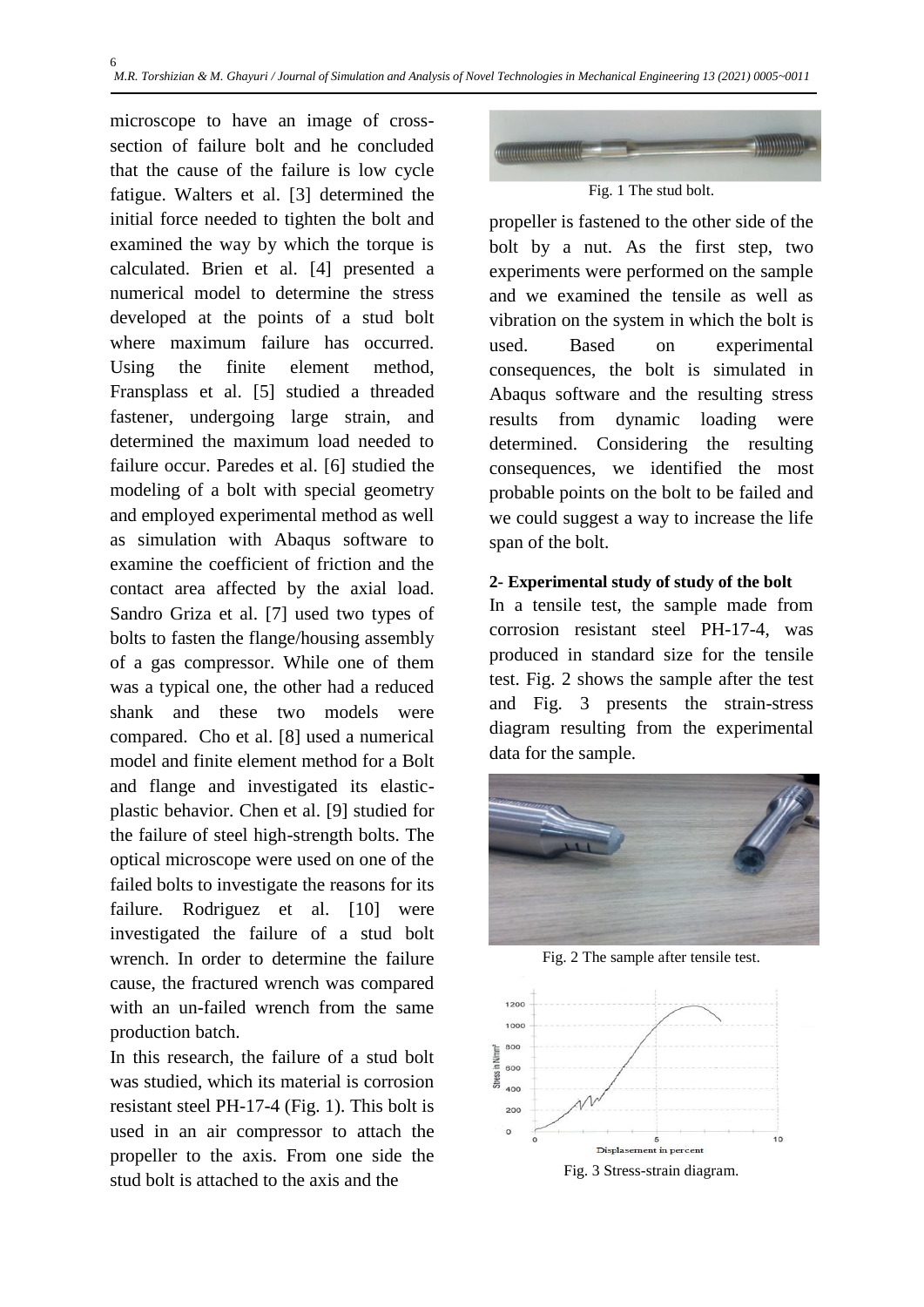Table 1 shows the mechanical properties of the sample, based on the tensile test, which will be used in modeling in the Abaqus software.

**Table 1:** Mechanical properties of steel PH-17-4 based on experimental test

| Yield<br>stress<br>(MPa) | Ultimate<br>tensile strength<br>(MPa) | Yong's<br>modulus<br>(GPa) | Elongation<br>$\%$ |
|--------------------------|---------------------------------------|----------------------------|--------------------|
| 1087                     | 1187                                  | 196                        | 77                 |

In vibration testing, a digital vibration sensor is used to record the vibration of the system. The vibration sensor is mounted at the closest point to the free part of the axis to record the vibrations of the system and transfer them to the Signal matching unit. In this part, the propeller is attached to the shaft, and there are no Bearings and supports. Fig. 4 shows 32,769 measurements recorded in a very minor interval by the vibration sensor during one second and it presents the change in the velocity versus time.



Fig. 4 Velocity change versus time, based on the data recorded by the digital vibration sensor.

### **3- Investigating the causes of failure from a metallurgical perspective**

The cross-section of the bolt failure under vibrational loading is shown in Fig. 5. In this figure the lines of the crack growth is visible on the cross-section. The failure started with fatigue cracking and after fatigue cracking growth, the endpoint of the segment was fractured at a 45° angle.



Fig. 5 Fracture of cross section.

To investigate further on the cause of failure, the metallography test was performed on the sample. In Figs. 6 and 7, the cross-sectional area of the sample in metallography experiment were shown with magnification of 100X and 200X that Photographed by an electron microscope.



Fig. 6 Cross section fracture (100X).



Fig. 7 Cross section fracture (200X).

The steel PH-17-4 is a martensitic hardened alloy steel with pseudo-austenitic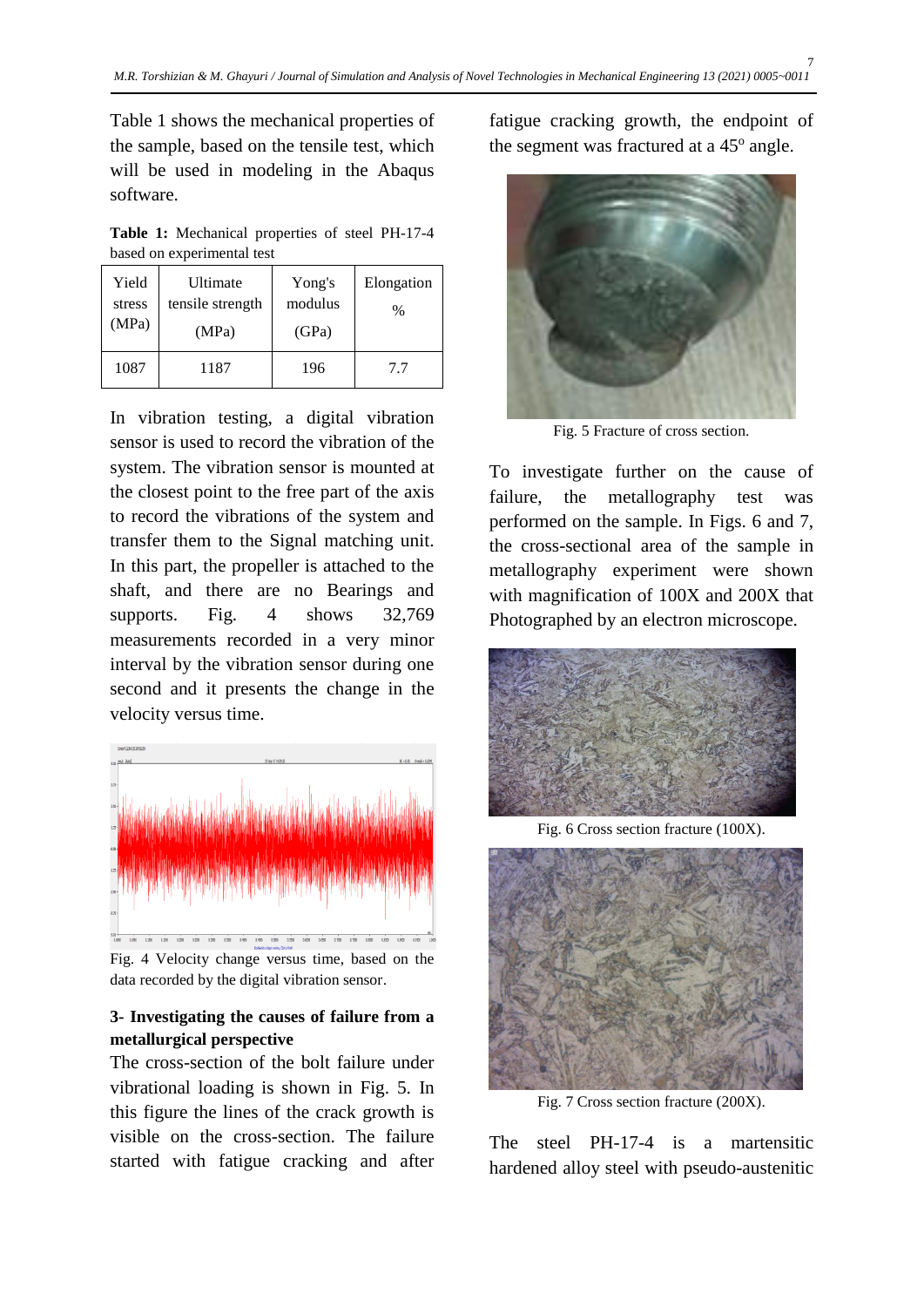corrosion resistant. Its structure consists of martensitic phase with delta ferrite phase that homogenization and hard deposition are usually provided under heat treatment. Metallography and microstructure images show the presence of the ferrite delta phase in a martensitic matrix. The brittle fracture of this material can be attributed to the type of heat treatment and its martensitic microstructure. The ferrite delta phase affects the mechanical properties and increases the yield stress of the material. On the other hand, it increases the brittleness. Increasing the brittleness of the material can cause the germination of fatigue cracking that by expanding the crack length; eventually the brittle fracture will occur. So we can say that the main reason for the failure of this steel is the high rate of this phase that has caused the piece to fail.

# **4- Simulation and validation**

The characteristics of the bolt obtained from reverse engineering method are as follows. A stud bolt with size M16 which its length, shank diameter and chamfer radius are respectively 156 mm, 12 mm and 33 mm, that shown in Fig. 1. To simulate the bolt in Abaqus software, the technique of rotation of half of the crosssection around the central axis is used, so that in a two-dimensional environment, half of the cross-section of the sample is plotted, and after rotation.

The mechanical features of the material including, Yield stress ،Ultimate tensile strength And Yong's modulus, which is shown in Table 1 results from the experiment and we use them to the model. Considering that the load on the bolt is due to periodic tensile load and vibration load, to analyses it in the software, loading and application of boundary condition should be done dynamically. To apply the boundary condition related to the displacement, using the data resulted from the digital vibration sensor (Fig. 4), we find the maximum value of the displacement and then do a dynamic analysis. To have the maximum displacement, the maximum value of speed is multiplied by the period of oscillation. Fig. 8 shows the way by which the bolt is loaded.



 $\mathbf{\tau}$ 

Fig. 8 Load on the simulated bolt.

To consider the boundary condition in the software, the simulation is done for two types of boundary conditions. The head stud is assumed to be fixed and the end of the bolt is assumed to have a periodic displacement.

For analysis, we have to choose the best type and number of elements. We selected the triangular elements as space gridding for the bolt. Although an increase in the number of elements may lead to more accurate results, but it increases the time needed for software analysis as well. Therefore, we should choose the least number of elements so that such reduction doesn't change the result of our analysis. In this study, using Trial and error method, we increase and decrease the number of elements and finally, we found that the most appropriate number is 23647. In this Abaqus analysis, the bolt tension caused by dynamic loading is shown in Fig. 9. Moreover, the resulting deformation in the bolt is presented in Fig. 10.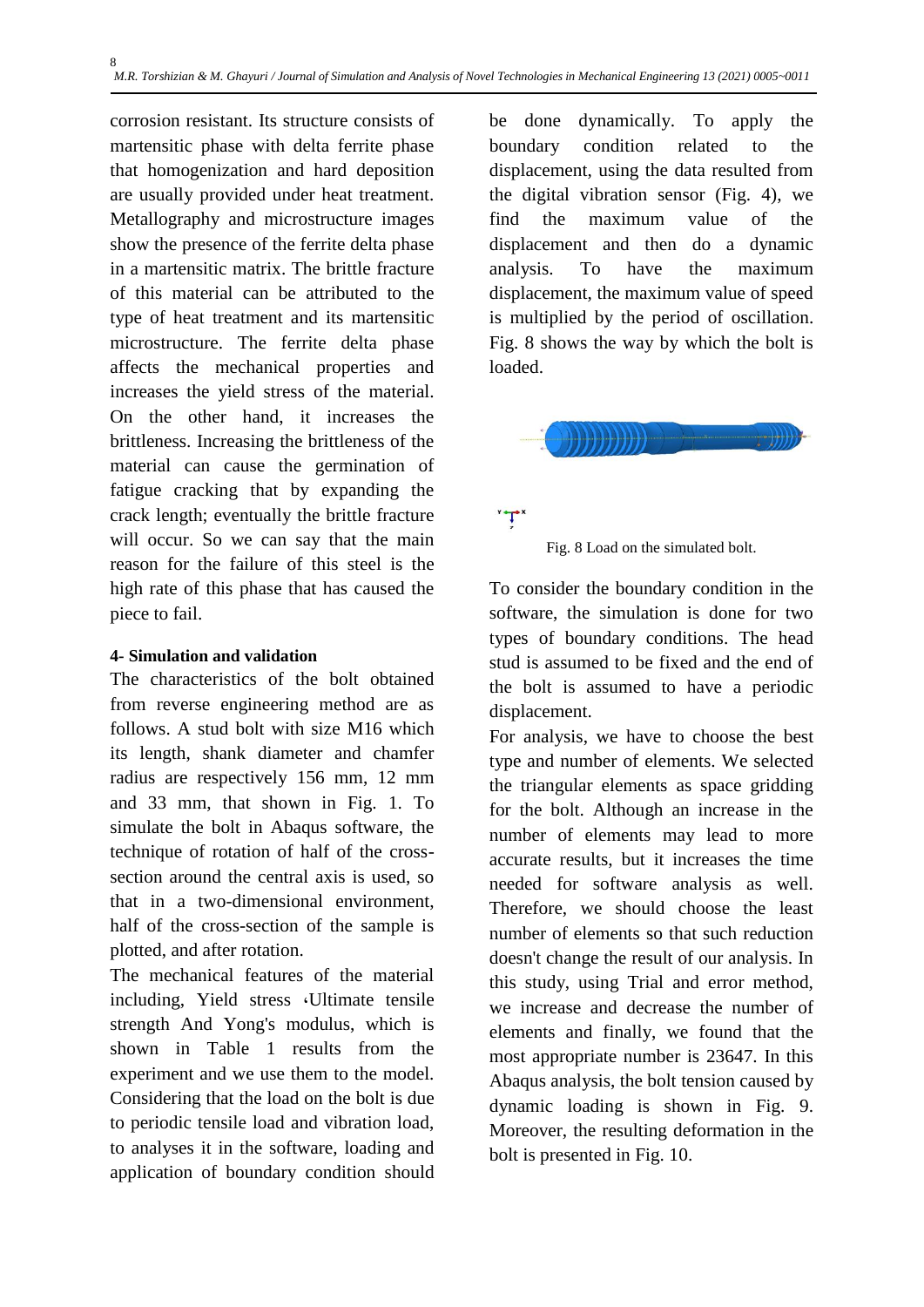As we see in Figs. 9 and 10, the maximum displacement has occurred in the unfixed part of the bolt and the maximum tension is in the part where the shank attached to the thread.



Fig. 9 Stress in the bolt caused by dynamic loading.



Fig. 10 Deformation of the bolt.

Fig. 11 shows the real failure happened in the bolt, confirming the results of our analysis in Abaqus software.



Fig. 11 Cross section of the failed bolt.

#### **5- Result and discussion**

In the initial design of this bolt, the shank diameter was considered 12 mm. The effect of reduction in the shank diameter on the stress by the constant type and loading rate is shown in Fig. 12. As we see in this figure, although, the reduction in the shank diameter results in a decrease in the stress however there is a limitation for such reduction in stress. Because, when the shank diameter decreases more than a critical value, the stresses increase. According to Fig. 12, the optimal value of the reduction in the shank diameter is 0.53 mm. Thus, the optimal value of shank diameter is 11.47 mm. Due to that the vibration loading for this bolt is chosen, that shown in Fig. 12, a small reduction in the shank diameter can cause significant reduction of stress in the critical points of the bolt shank.



Fig. 12 Stress versus reduction of diameter.

In the following, the variation in the radius of the chamfer and its effect on stress was discussed and the effect of reducing the radius of chamfer, in the part where stud bolt was attached to the shank, on stress was examined. With the reduction of chamfer radius, stress decreases in some critical points and increases in other ones. Fig. 13 presents the effect of change in chamfer radius on stress in the critical points of the bolt where failure occurs. As we see, the reduction in the chamfer radius,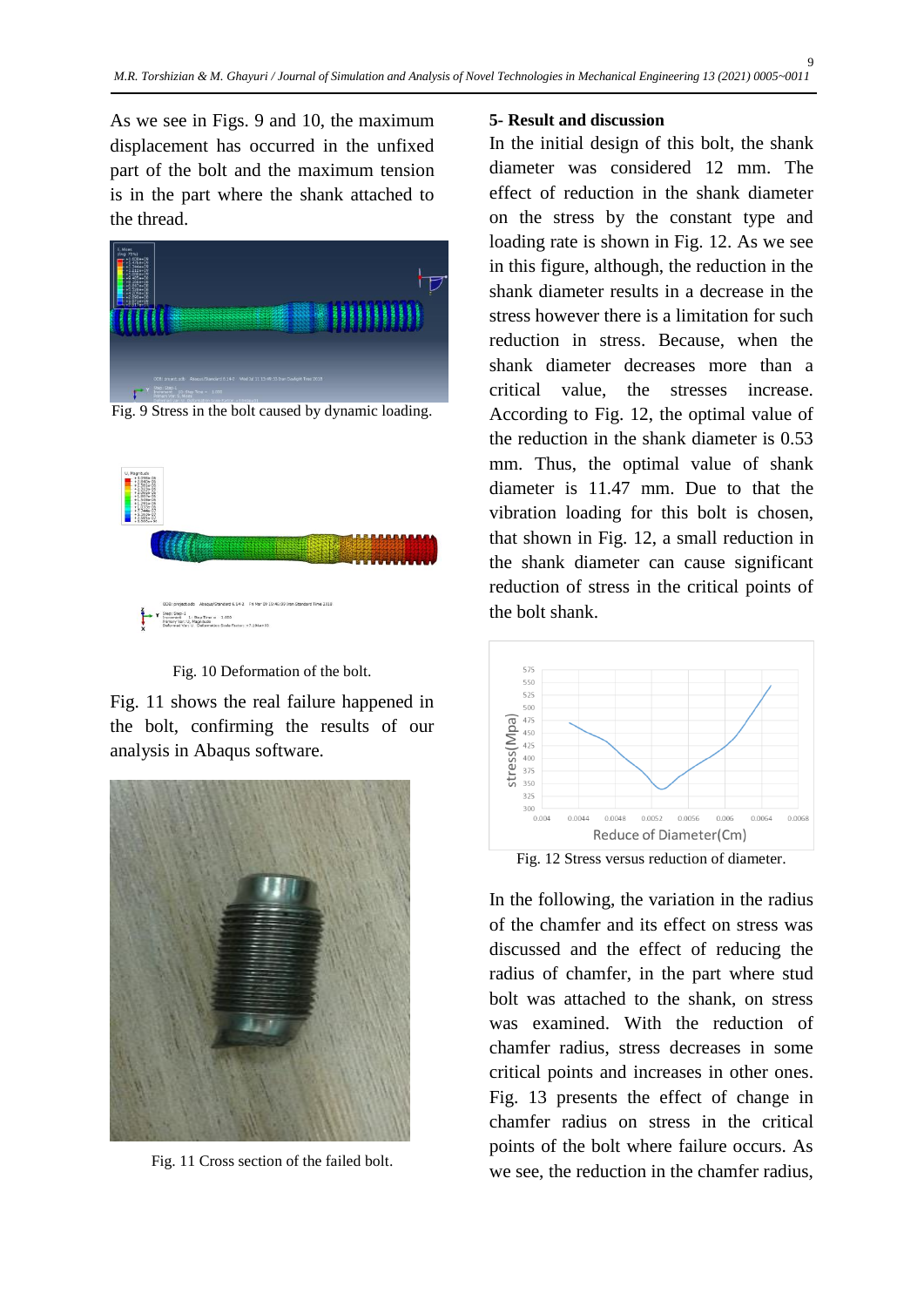at first, leads to an increase and finally results in a decrease in stress and, in this step; the stress is transferred to other parts of the bolt. According to Fig. 13, the best value of the chamfer radius is 33 mm.



Fig. 13 Stress versus chamfer radius

The steel PH-17-4 is a martensitic hardened alloy steel. This type of steel has high yield stress but on the other hand, it is brittle steel. To fix this problem, a sample of bolt by considering the optimum shank diameter and chamfer radius from AISI415 steel was simulated in Abacus software. This steel has mechanical properties, such as yield stress and ultimate strength, similar to that of PH-17-4 steel. This new sample was simulated in the Abacus software and whit considering the boundary conditions and the type of loading, the location and values of maximum stresses were determined. The results show, there was little change in the stress values between the two types of steel. Since the yield stress and ultimate strength of the two types of steel are close together, this was predictable. There is no hard deposition in AISI415 steel to cause cracks to grow in the piece, so it was predicted; it is an important factor in preventing the brittle fracture.

# **6- Conclusion**

In this research, the failure of a stud bolt under the periodic loading was studied.

The bolt was modeled in Abaqus software and the generated stress was calculated. In the initial design of this bolt, the shank diameter was considered 12 mm. It is shown that by decreasing the shank diameter, the stress first decreases and then increases and the minimum of stress occurs at the shank with a diameter of 11.47 mm. Thus, the optimal value of the shank diameter is 11.47 mm. Also, by increasing the chamfer radius, the stress first increases and then decreases and the minimum of stress occurs at the chamfer radius of 33 mm.

A sample of bolt by considering the optimum shank diameter and chamfer radius from AISI415 steel was simulated in Abacus software. The results show, there was little change in the stress values between the two types of steel. By applying these changes that include, changes in the shank diameter, changes in the chamfer radius and change in the material of the bolt, a new sample was made. This sample was used in the compressor and tested. The new sample did not fail and the results were satisfactory.

# **References**

[1] Lee, S. Y., Ko, K. H., & Lee, J. M. (2000). Analysis of dynamic characteristics of structural joints using stiffness influence coefficients. *KSME international journal*, *14*(12), 1319-1327.

[2] Asi, O. (2006). Failure of a stud bolt in a ring spinning frame textile machine. *Engineering Failure Analysis*, *13*(6), 963-970.

[3] Walters, B. (2005). A new approach to tightening bolts. *Sealing Technology*, *2005*(10), 6-8.